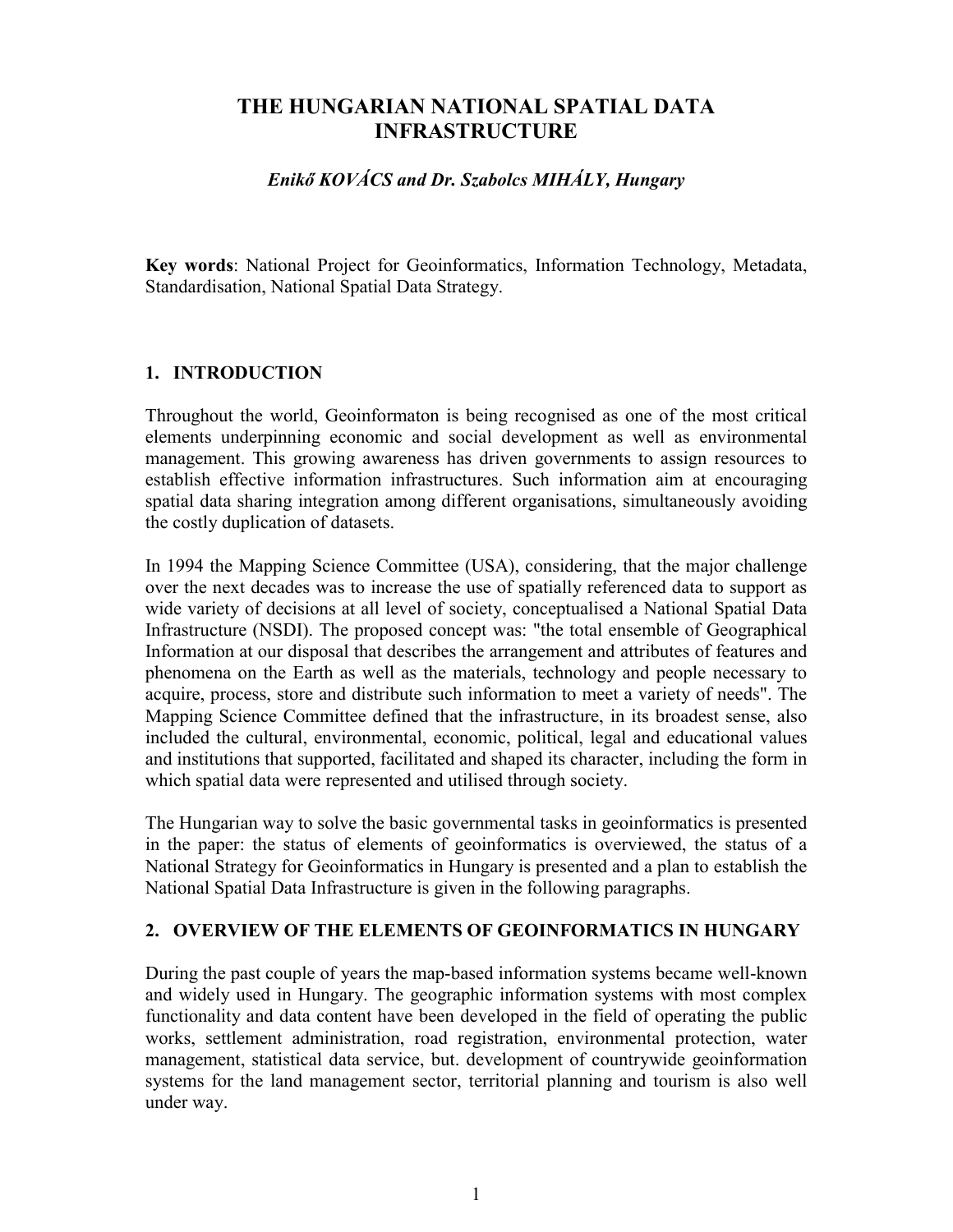The National Project for Geoinformatics performed between 1993-96 and co-ordinated by the National Committee of Technological Development proved to be a good catalyst and gave important progresses in GI industry in Hungary. Beyond its several other achievements the project supported consolidation of the GIS - developing companies, too. At the same time, the emerging of geoinformatics strongly affected the development of digital mapping, remote sensing, image processing and satellite positioning, therefore providing the basic framework one can built on in any GIS.

In Hungary, it was a significant step ahead, when the Resolution No. 13/1997 (X. 15.) of the Governmental Commission for Informatics and Telecommunication has been issued. The Resolution has recommended managing definite actions (programmes, projects) to provide basic framework data needed for creation of different GIS and has aimed to elaborate a National Strategy for Geoinformatics in Hungary (see chapter 3.).

As a consequence of the intensive development several professional and organisational problems raised. This statement is especially valid for the public administration which is one of the most important users of geoinformatics and which is especially sensible that its various sectors' development be well-balanced and co-ordinated. Recently, the experience accumulated up to now enables us to identify the major problems and to plan the opportunity of stepping forward.

To find solution as soon as possible for those problems is vital, because nowadays in the modern economic, cultural and political life, in public administration, the quick case management, careful service of customers, creating up-to-date information, their maintenance and servicing, professional and precise preparation of decisions, correct decision-making is unimaginable without using geoinformatic technology.

Components of the geoinformatic infrastructure are hardware, software, network, data, value-added products and services, human resources and skills, technical and legal regulation environment, education-training, technological development and the institutional-organisational background. The present overview is built up on these components.

# **2.1 Information Technology**

The technological infrastructure of geoinformation systems — similarly to other information systems — is formed of hardware, software and network environment. Considering the environmental components, the map-based systems are differing from other information systems: they are using some kind of geoinformatic basic software as well. These basic software-types provide the most frequently used special geoinformatic functions in the systems.

Concerning the hardware, Hungary is a "recipient" country. Concerning the software, database management systems, graphical data management and display systems the leading geoinformatic software systems (e.g. ArcInfo, MapInfo) are all accessible and applied according to the international standards. for the Hungarian public administration. The achievements of the home development are all available, too.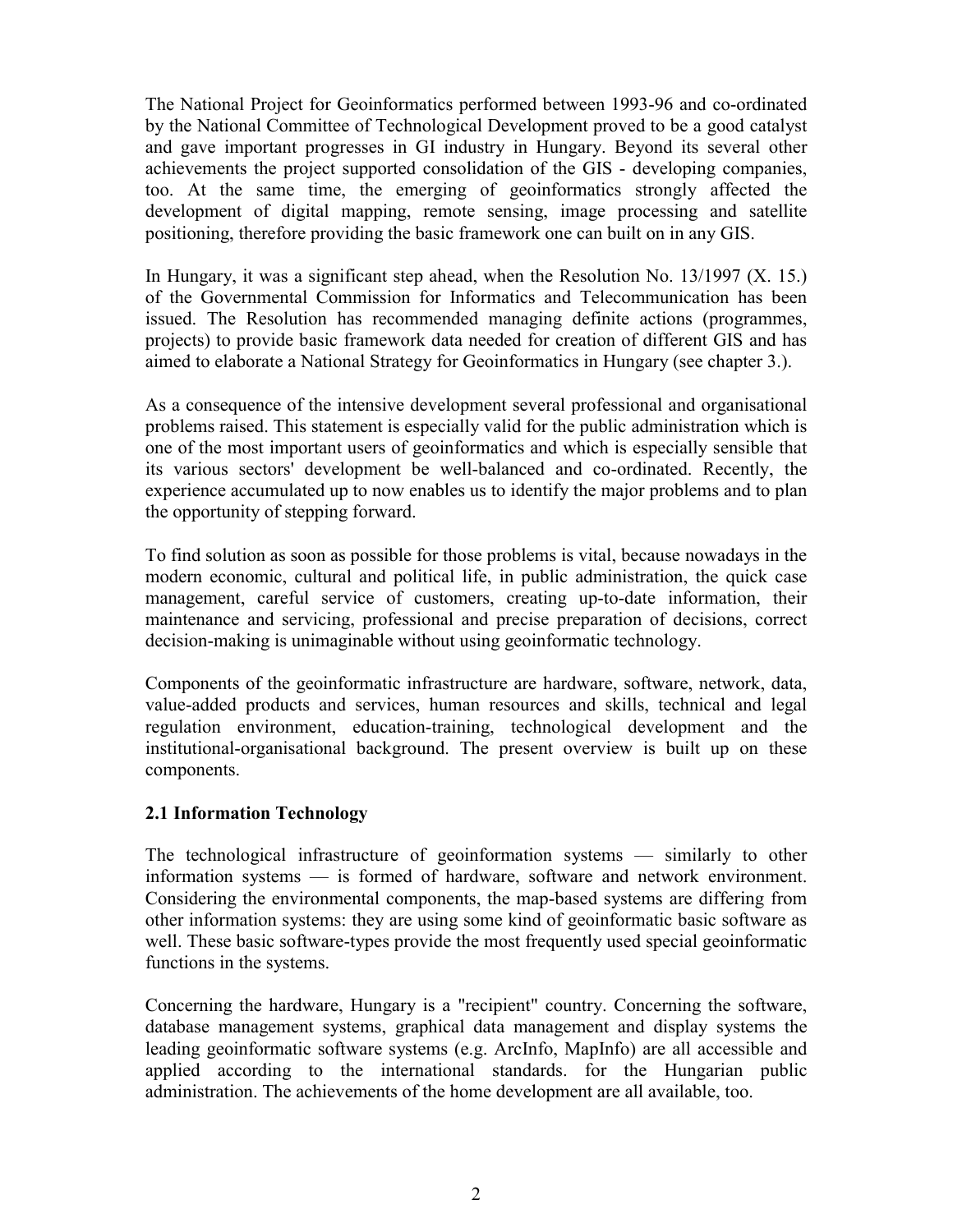The object-oriented approach, the relational DBMS, the multi-media, the 3-D and the opportunity of using the virtual reality are also property of the geoinformatic applications. Also the internet/intranet solutions are spreading more and more.

## **2.2 Data, Products, Services**

Concerning spatial data, the most fundamental ones are the spatial framework data and that data which are used most generally. They are called basic geoinformation data. They represent the basic data-infrastructure which naturally includes the system of standards, regulations, and services. Based on world-wide agreement the elements of basic data-infrastructure are mostly the followings:

- Reference system and control network data,
- Cadastre,
- Aerial photos, orthophotos,
- Administrative boundaries,
- Relief, terrain relations,<br>- Traffic network
- Traffic network,
- Hydrography,
- Landcover and its subsystems,
- Population, census,
- Environmental protection,
- Geology.

#### 2.2.1 Framework Basic Data Infrastructure

The framework of basic data infrastructure contains the reference system and the geodetic control network, also the cadastral and topographic base maps. The family of airphotographs and satellite images belong here, too.

Concerning the reference systems, forming the basis of the countrywide space-related data infrastructure and technical-measuring systems: the reference system data and the basic control networks are existing and convenient in use, they are accessible through servicing, also in on-line mode (horizontal and vertical geodetic controls, controls of the National GPS Network, integrated into European reference systems). However, their product-profile and prices have not been calculated in a way that would stimulate their use.

The administrative boundary data are available in the service in such packaging that is acceptable for users: administrative boundaries in single form or integrated into more complex products, for a price that follows the market, separated the geometric data and their identifiers.

The whole area of Hungary is covered by analog cadastral basic maps in scale 1:1000, 1:2000, 1:4000 depending on data density. Approximately 40% of the rural area cadastral maps are in digital form as a consequence of the compensation act 10 years ago. However their formats are not regular, inhomogenous. Some 7% of Hungary is covered by digital cadastral maps produced in the frame of so called National Cadastre Program and with data content and format defined by a new Hungarian digital map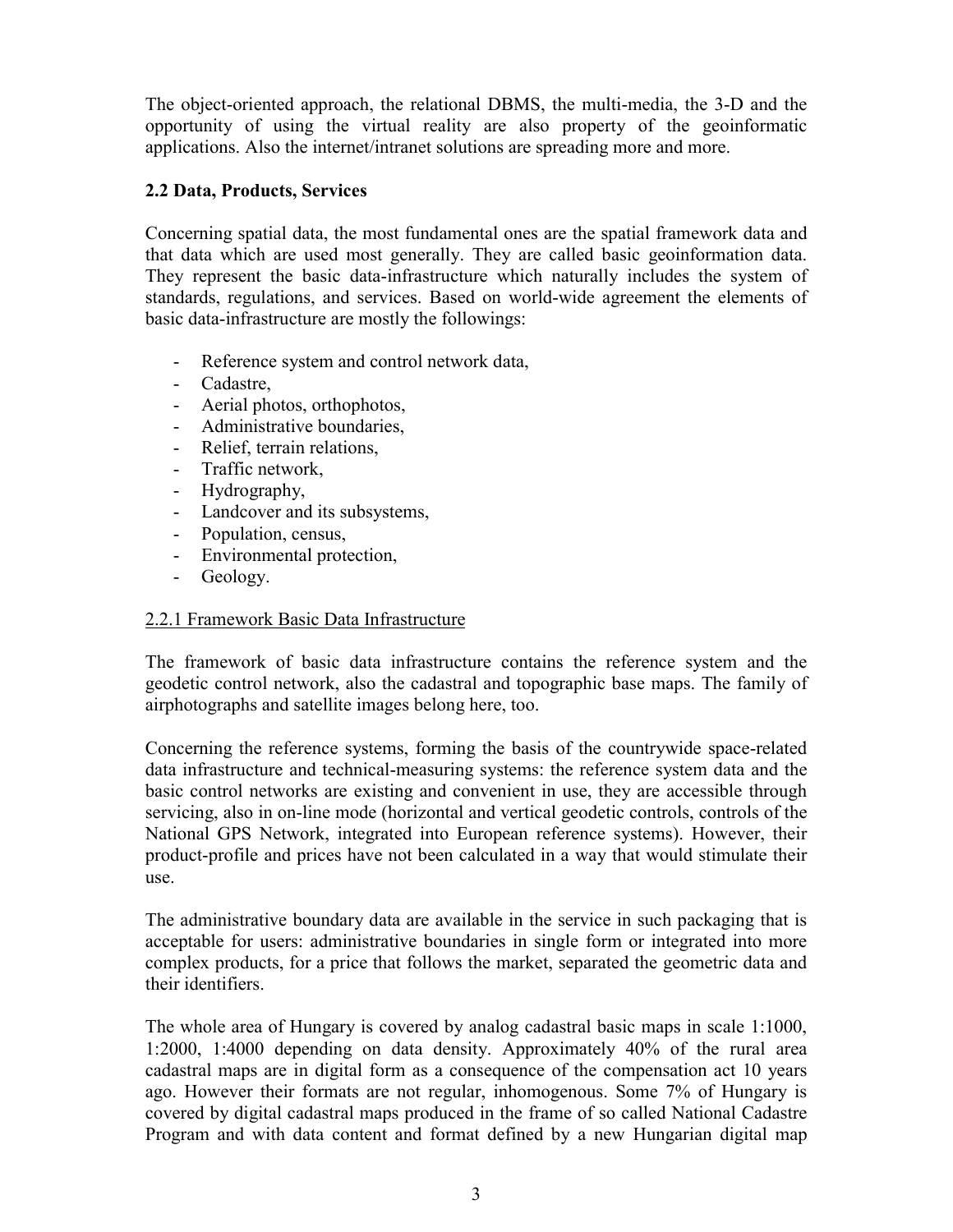standard MSz 7772-1:1997 harmonised with CEN and ISO GI standards. Recently, an IT development of the Hungarian land offices has been finished providing their computerisation (called TAKAROS system) and connecting them with a nation-wide intranet (called TAKARNET).

As basic data, the digital topographic map at scales of 1:50 000 and 1:100 000 is serviceable, together with the related digital terrain models and various datasets, representing the traditional data acquisition methods. The 1:10 000 scale topographic maps are under digitalisation. Recently a Hungarian Topographic Program is under acceptation to carry out modernisation of digital topographic datasets.

The following tasks are partly ready and partly under way as supported by the Acquis National Program (EU-harmonisation program) of the Ministry of Agriculture and Regional Development:

- Digital conversion of the relief of topographic base map at scale 1:10 000 of Hungary prepared in the Uniform National Mapping System of Hungary,
- Taking aerial photographs of the whole country in one phase at scale of 1:30 000, resulting colour aerial photographs, preparation of digital datasets from them, producing also orthophotos.

Further themes, traffic-network, hydrography, land cover etc. can expect wider use, in connection with the visible environment. For revising them, the preparation and servicing of an orthophotographic standard set of data is representing the first imperative development element of the infrastructure. This is the first module of the Hungarian Topographic Programme at the same time. This module had to be started as an independent one, considering the relatively homogeneous datasets to be acquired, the refined processing techniques, and the explosion-like progress of internet-services and, the urging application development requirements. As a result of extensive discussions of the home professionals, an agreement was born concerning the digital topographic map standard (MSz 7772-2:2000), the data content and way of servicing. This agreed solution is decisive, when developing this element of infrastructure.

Owners for framework basic data are:

- − Institute of Geodesy, Cartogtraphy and Remote Sensing (FÖMI): reference system, geodetic control network, topographic maps, aerial photographs, satellite imageries, analog cadastral maps
- − Mapping Office of the Hungarian Army (MH TÉHI): 1:50000 scale topographic maps (analog and digital)
- − National Cadastre Program Non-profit Co.: digital cadastral maps in standardized form.

The best known framework basic data infrastructure collected by Central Office of Statistics of Hungary is MATÉRIA, which was ready in 1993, updated yearly since then. This can be used in PC Mapinfo environment, and is figuring in the product list of the Firm MapInfo. Its basis is a digital map at scale 1:500 000, which contains administrative boundaries, objects of road and railway networks and hydrography etc., its alphanumeric data according settlements include the Population Census data, address lists of mayors etc.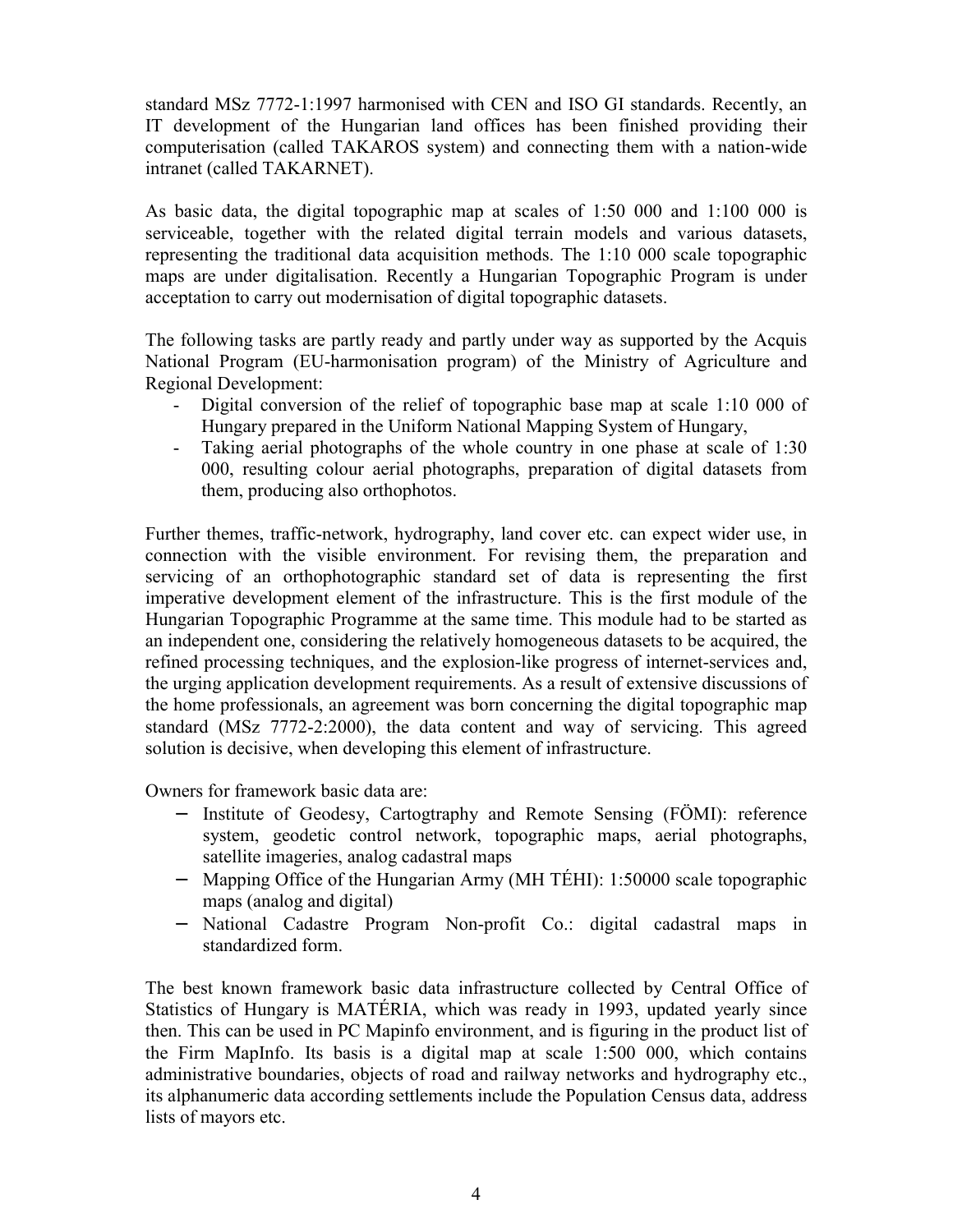### 2.2.2 Thematic Basic Data Infrastructure

Nowadays, there are numerous databases of the thematic basic data infrastructure. A list without aiming at completeness:

- − TeIR database as a Territorial Information System for all over of Hungary (owner: VÁTI, a settlement planning institution)
- − Budapest Base Map in 1:25 000 scale (owner: Topolisz Ltd.)
- − Population Census Data of Hungary (owner: KSH, Central Statistical Office)
- − Digital geological maps (Zala County Complex Database, Minor Plain Database, Paks Atomic Energy Plant Geological Database, Geology of Budapest, Uniform Geological Digital Database, River Danube Geological Database), (owner: MÁFI, a Hungarian State Geological institute)
- − Soil Scientific Database of Hungary (owner: TAKI, a Soil research institute)
- − Settlement Addresses Database (owner: Geogroup Infograph Ltd.)
- − OTAB as a 1:200 000 scale digital geographical map database (owner: Geometria Ltd.)
- − Budapest-4000 database (owner: Infograph Ltd.)
- − Budapest CD Atlas (owner: Cartographia Ltd.)
- − HALIS database of the Budapest water supply (owner: Budapest Water Works Company)
- − Database for Optical Backbone Network of Hungary (owner: MATÁV)
- − KIR and KÖFIR electric supply database (owner: Budapest Electric Works Company)
- − TIGÁZ database on gas supply
- − Voting District Database (owner: the Gallup Institute)
- − Environmental Protection Sample District of the Lake Balaton and the Hortobágy
- − Local Government Managing and Geoinformation systems for the settlement Zugló, Szombathely, Debrecen, Hajdúszoboszló, Nyíregyháza, Pilis, Orosháza, Szeged, Pécs
- − Budapest Green Area Cadaster.

# 2.2.3 Metadata

The importance of Metadata —which puts datasets "on show" in the shop window. was recognised very early in Hungary. Metadata describe all important features of the dataset. The user can have all necessary information for decision-making concerning the possible use of the dataset.

In Hungary, the following metadata are available:

- FISH metadata prepared in the Institute of Geodesy, Cartography and Remote Sensing (FÖMI) — contains metadata on geodetic control networks, reference system, cadastral maps, topographic maps, coverage by aerial photographs and satellite imageries, institutional data for the institutional network of the state lands and mapping agency of Hungary
- METATÉR comprising metadata —coordinated by the Prime Minister's Office— collects metadata of several institutions (e.g. framework basic data, territorial information system data, geological thematic basic data).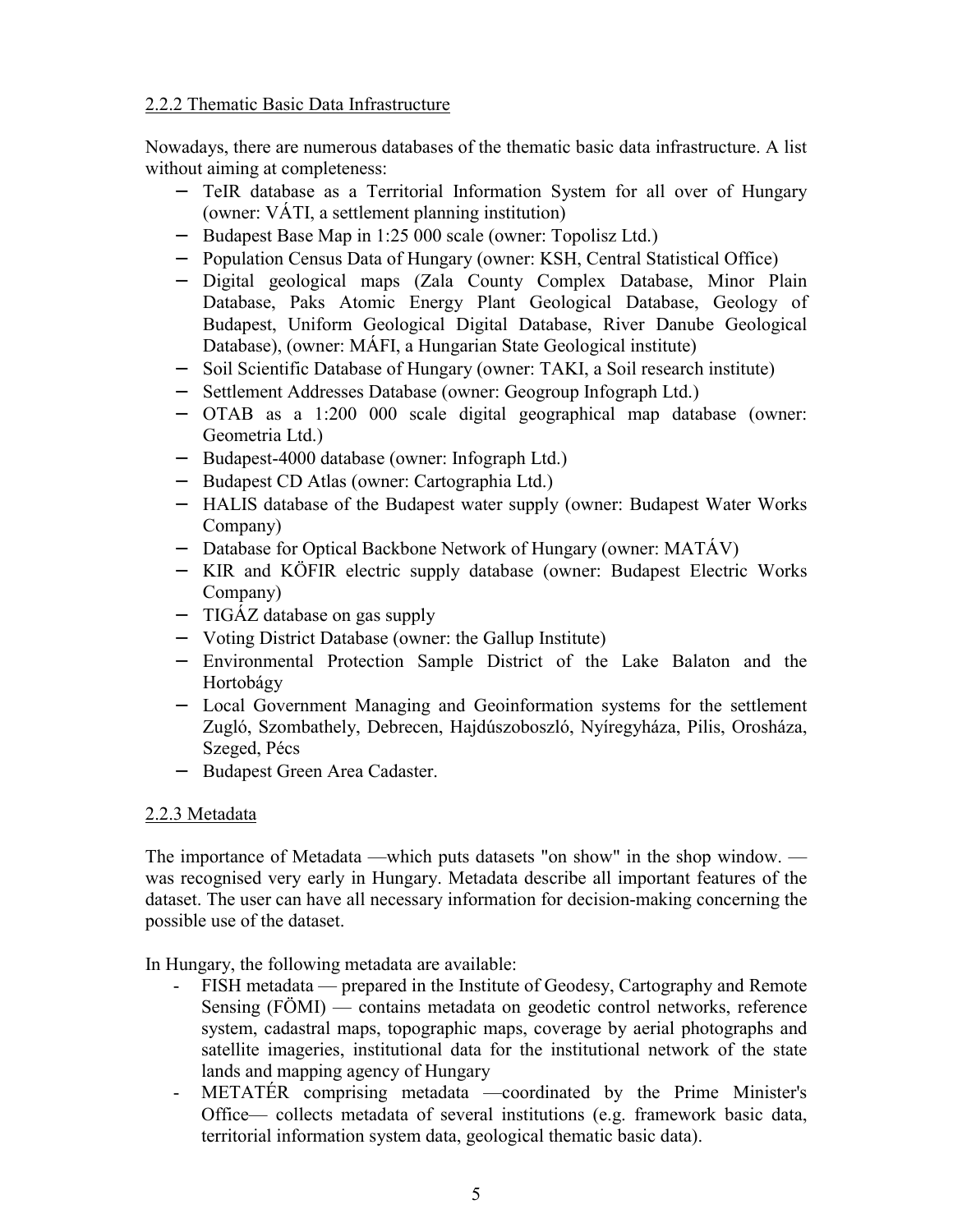- At the Prime Minister's Office, the building up of the metadatabase called KIKERES (Search) for public administration is under way.

## **2.3 Human Resources**

During the past 10-15 years of geoinformatics, a wide group of professionals has been formed, who possess significant knowledge on software, being data owners or data users, partly on the urging effect of the spreading geoinformatics, partly supported by the international practice and the continuously developing geoinformatic education/training.

### **2.4 Technical and Legal Standardisation**

Concerning legal background of GIS, the most important is the Act LVXXVI/1996 on surveying and mapping activity and the related Ministerial decrees. The status of the copyright of intellectual products is still to be revised. Legal protection of the databases of maps and the related mapping data are to be solved in an EU-conform way. The Hungarian GIS umbrella-organisation, HUNAGI, co-operating with the Hungarian Union for Industrial Right Protection have elaborated an action programme with the participation of the Department of Lands and Mapping of the Ministry of Agriculture and Regional Development, the Mapping Office of the Hungarian Army and the HUNGIS Foundation. The action programme was produced considering the surveying results in EU member countries and recommendations made by the corresponding European organisations (DG XIII LAB, EUROGI and CERCO).

In Hungary, within the framework of the Hungarian Standardisation Board, a Technical Committee on GIS Standardization started to work in 1994. Thanks partly to this, the Institute of Geodesy, Cartography and Remote Sensing (FÖMI) was able to start its standardisation activity, followed soon by the progressive part of professionals. This activity has been parallel with CEN TC287 and also with ISO TC11. The National Office of Technological Development, the Ministry of Agriculture and Regional Development and also Ministry of Defence have efficiently supported these efforts.

As a result of the standardisation activity, the following documents were elaborated:

- − MSZK 1066;1996, General requirements on military digital topographic maps,
- − MSZ7771:1997, Hungarian GIS data exchange standard,
- − MSZ7772-1:1997, Conceptual model of the digital base map,
- − MSZ7772-2:2000, Definition of digital topographic database.

The regulation system of digital base maps was built on the standard No. MSZ 7772- 1:1997, publicly called DAT standard, namely:

- a) DAT1 regulation: Planning, production, quality control and state acceptance of digital base maps, including also the
	- Supplement DAT1-M1: Structure, data exchange and management of databases
	- Supplement DAT1-M2: Digital legend
	- Supplement DAT1-M3: Software for checking the internal consistence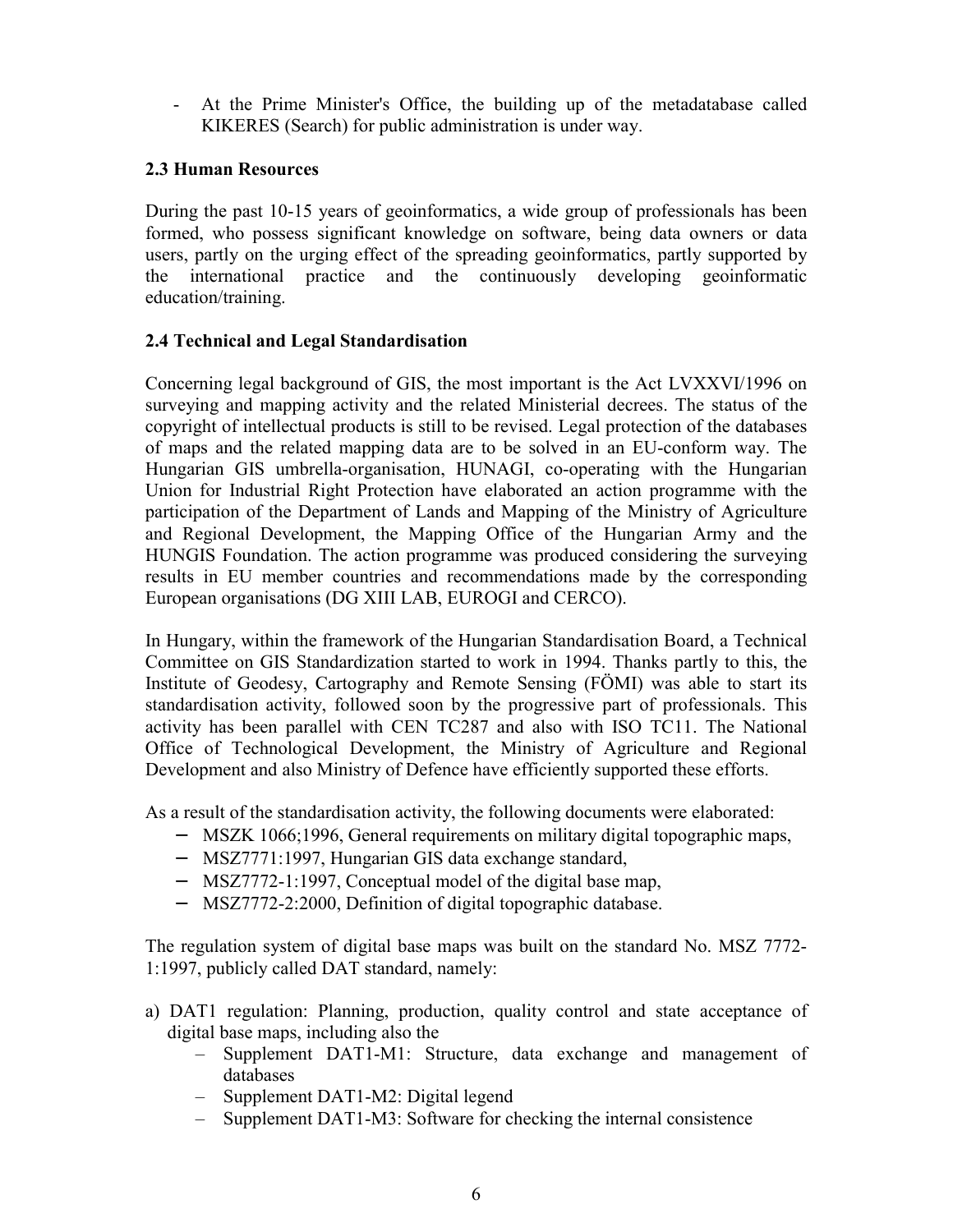- b) DAT2 regulation: Digital transformation, including also the
	- Supplement DAT2-M1: Projection transformations.

Recently, the Hungarian Standardisation Board has been working on the adaptation of GIS pre-standards, (which belong to the so-called structural standards category) prepared by CEN TC287 on GIS.

## **2.5 Education**

High-level educational and developing activity is going on in several Universities of Hungary: Budapest Technical University, Debrecen Agricultural University, Szeged University of Science, Gödöllő Agricultural University, Sopron University and its Székesfehérvár College for Land Surveying and Land Management. The preparedness of the lecturers is generally well known. The educational institutions are provided with hardware and software on a relatively good level. They teach geoinformatics in the secondary schools as well, and moreover, trials were made to integrate this discipline into the primary level education.

### **2.6**. **Institutional and Organisational Background**

Professional supervision and place in the state budget of the state-financed GIS players shows a colourful picture. The Institute of Geodesy, Cartography and Remote Sensing (FÖMI) together with the land office network (115 districts land offices, 19 county land offices and that of Budapest and its districts), and also the National Cadastre Programme Non-Profit Co. funded from a state-guaranteed credit have been operating under the auspices of the Department of Lands and Mapping of the Ministry of Agriculture and Regional Development. The Mapping Office of the Hungarian Army is financed from the budget of the Ministry of Defence, but professional supervision is provided by the Chief of Staff of the Hungarian Army.

Significant data owners are the Hungarian State Geological Institute and the Eötvös Loránd Institute of Geophysics, which - under the umbrella of the Hungarian Geological Service - both belong to the Ministry of Industry, Commerce and Tourism. The Ministry of Agriculture and Regional Development finances VÁTI Non-profit Company. Some supporting institutions behind certain ministries are thematic basic data owners at the same time (e.g. Environment Management Institute, State Road Technical Information Centre Non-Profit Co., National Water Management Office, Hungarian Office for Mining). The local governments, administration are partly belonging to and partly financed by the Ministry of Inner Affairs. All these make the data management, the development of data market, the elaboration of adequate regulations very difficult but also urge them.

The National Office of Technological Development (and its successor) and the Prime Minister's Office have been playing significant role in geoinformatics for a long period in Hungary.

At the beginning of the 90s, when the traditional land surveying, mapping and the new discipline of informatics found each other, common conferences were organised and professional periodicals started, for instance (among others):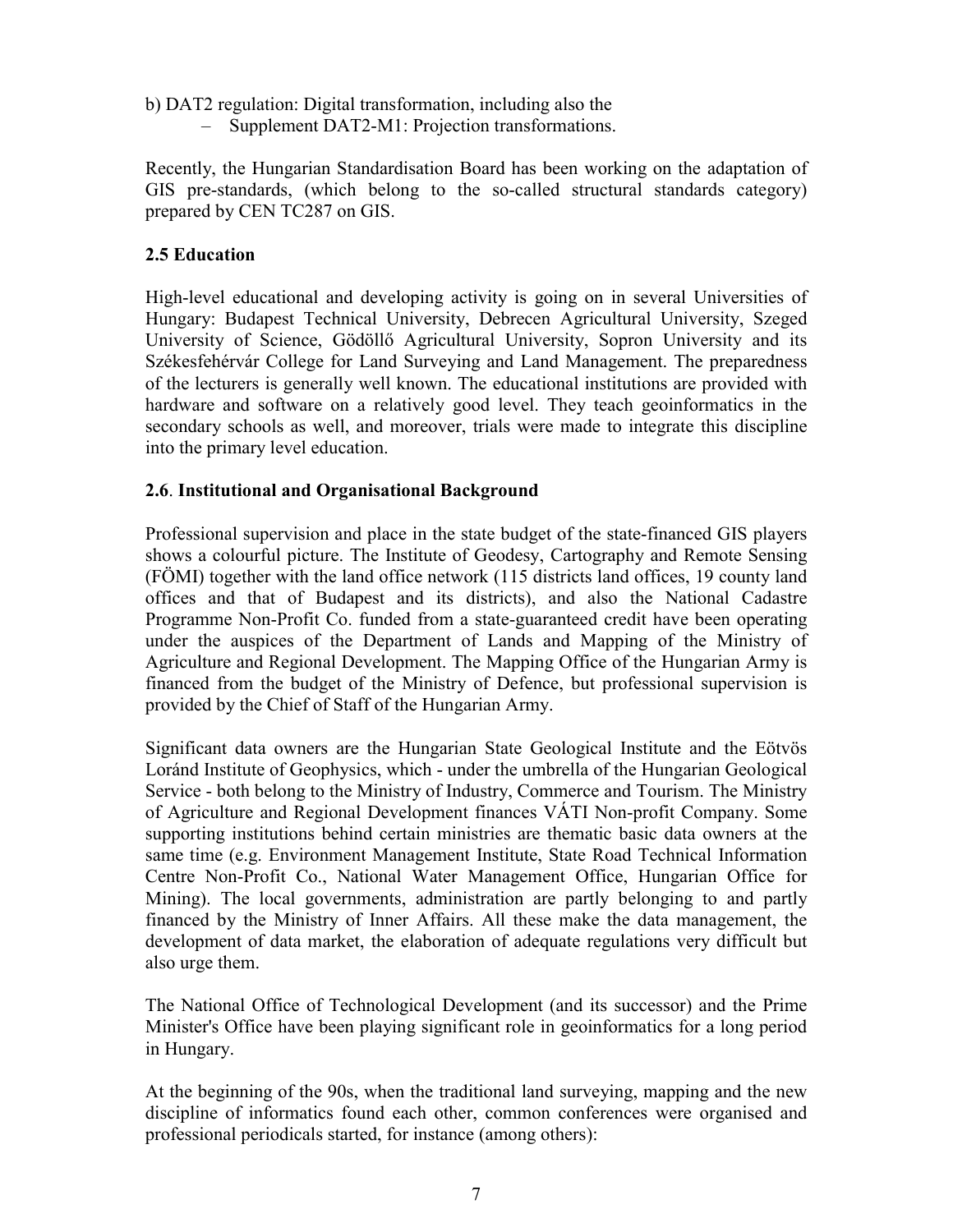- The monthly Térinformatika (Geoinformatics) started in 1988, accompanied by an Annual Source Book of Hungarian Geoinformatics, in one year in Hungarian, in the other in English,
- From 1991 annually National Conference on Geoinformatics has yearly been organised in city of Szolnok, first for local governments, but soon became a national geoinformatic conference,
- From 1992 on, a conference on "Geoinformatics in Higher Education" has been organised jointly by HUNGIS Foundation and the Department for Landscape Planning of the University of Food Industry. It is an annual meeting not only for lecturers of geoinformatics in higher education, but also for teachers in middle and basic level. In addition to the issues of education, the recent professional achievements are shown, and the results of the competition for the best thesis, invited by HUNGIS Foundation are announced.
- The HUNGIS Foundation plays the significant role of the organiser in the Hungarian geoinformatic forum.

Apart from the textbooks published for the education, professional books have also been published in the topic of geoinformatics:

- Detrekői, Á. Szabó, Gy. Introductory to Geoinformatics, Budapest, 1995, 2997, 1998.
- Kollányi, L. Prajczer, T.: Geoinformatics in Practice, Budapest, 1995.
- Kertész, Á.: Geoinformatics and its applications, 1997.

All three volumes of National Center for Geographic Information and Analysis (NCGIA) Core Curriculum, used as textbook in general, being the most popular handbook on geoinformatics was published in Hungarian in 1994, and was supplemented with a fourth volume especially adapted to the Hungarian situation.

# **3. NATIONAL SPATIAL DATA STRATEGY (NSDS) IN HUNGARY**

An action plan for a Hungarian Spatial Data Infrastructure and the National Information Strategy has been discussed by experts for the Government for several years. The Prime Minister's Office in the Hungarian government has decided to pursue the formulation of an Information Society action plan and a National Spatial Data Strategy. The Resolution No. (13/1997. (X.15.) of the Governmental Commission for Informatics and Telecommunication prescribed the elaboration of a comprehensive National Spatial Data Strategy. According to the Resolution, the Secretary of Public Administration of the Prime Minister's Office was responsible for that, involving the corresponding ministers and leaders of national institutions. The deadline was June 30, 1998.

The reason for developing the National Spatial Data Strategy was — among others that the gathering of mapping data is costly. Therefore the organizations that share similar requirements for commonly needed data in the special discipline areas of surveying, photogrammetry, global positioning systems, and remote sensing have to develop plans that accommodate joint development and maintenance programs.

In addition, the wider distribution and use of spatial data in geographic information systems and related technologies requires the development and use of standards derived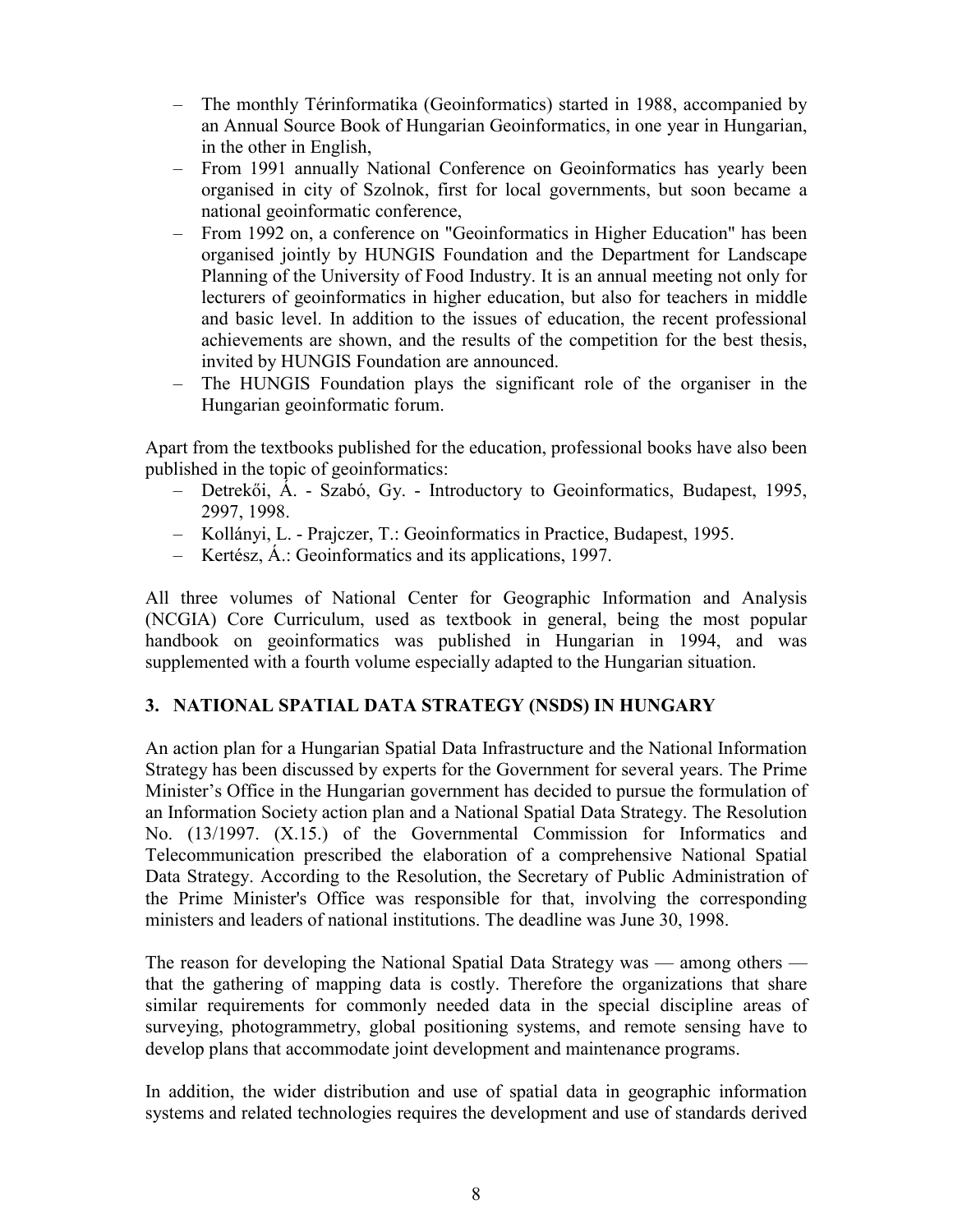through effective strategies. It also requires the application of map-based information systems professional skills and related knowledge.

The cost effective implementation of the NSDS and use of this advanced technology is important to support the widest possible dissemination of map-based data in the government administrations and other areas of the society.

The preparation of the NSDS has been divided into five phases:

- elaboration of the concept of the National Geoinformatic Strategy,
- − surveying the current situation both on national and international level,
- − specifying the requirements,
- − starting from the current situation, consider the newly formed mission statement for elaborating the potential ways of development and variants of strategy,
- − After decision making: elaboration of the action plan in details.

The participants, who elaborated the concept of NGS, preliminarily studied also the National Informatics Strategy (NIS) that was prepared in 1994/95 as the government strategy for the realisation of the information society. Accordingly, the following projects and the respective preliminary studies have been completed:

- The first study focused on the macro-economic relationships. It investigated the impacts and anticipated benefits for the general administration and the private sector generated by investments in the spatial data infrastructure and use of service. Special emphasis was given to the issue of effectiveness based on investigation of larger spatial data application projects to clarify the National Spatial Data Infrastructure (NSDI). measures and actions needed to meet the requirements of the European Union and NATO accessions based. A detailed review of national spatial data strategies and infrastructures of the USA, EU, UK, and the Netherlands was conducted in this study.
- − The second study analysed the legal issues related to mapping data and mapbased information with the objective to localise the legal barriers that are partly based on relevant international legal practices.
- − The third study investigated the regulation issues. The investigations included the data gathering, mandatory and optional tasks of the central government, the role of the local administrations in the establishment of the NSDI, and in the area of research and development. Recommendations resulting from this study identify: ways to share tasks and responsibilities between the main market players; ways to strengthen public private partnership (including outsourcing); tools and organisational actions that are needed to achieve better performance through co-ordination.
- The fourth study investigated spatial data management issues concerning base data sets, their production, quality, maintenance, scheduling, and financial resources needed. Further investigations included spatial data accessibility, establishment of metadata services, applicable pricing policy and the economic interests of the data owner(s).
- − The fifth study targeted quality-assurance and related standards. Approved international practices and standardisation efforts of European and global organisations such as CEN, ISO and the Open GIS Consortium were analysed.
- − The sixth study emphasised the marketing and public relation issues, inevitable for widening the dissemination of the spatial data and related services. The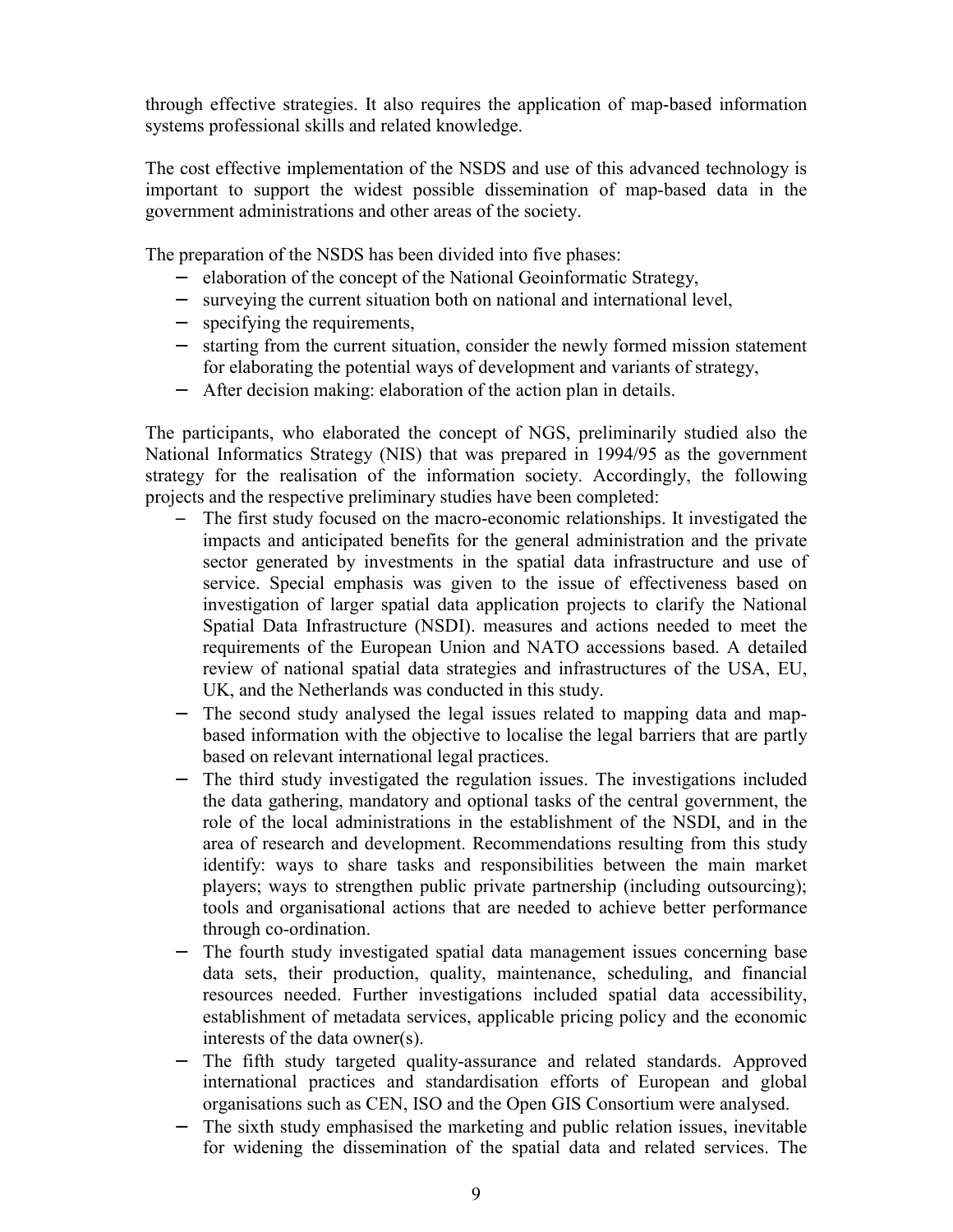objectives to be achieved were described as follow: raising awareness, popularisation of the use of this technology as well as the development of more user-friendly and market-oriented systems, services and products.

These studies provided in-depth investigation on the present stage in Hungary and provided analyses on best practices at the international level. The goals to be achieved and alternatives for the applicable tools and methods for the NSDS have been recommended in a strategic document.

The strategic document contains a balanced system of objectives and corresponding actions that are fully in line with the implementations of the Information Society plan. The document contains 12 strategies and 50 specific tasks to be implemented in the years leading to the planned date of the EU accession.

The document includes recommendations concerning organizational/institutional measures, tasks related to the strengthening of national, regional and global spatial data infrastructure and activities related to the needs of the EU and NATO integration.

The NSDS offers a unified structure for spatial data infrastructure based projects that are being planned, are defined, or are already implemented, such as the following:

- − National Cadastre Program
- − National Topographic Program
- − Aerial Survey of Hungary
- − Unified, geo-referenced address registry, a solution to provide interoperability between different address based public inventories and services
- − A multipurpose Parcel-based Information System primarily devoted to support agricultural, environmental and rural development related subsidies such as the integrated administrative and control system of the EU's Common Agricultural Policy.

# **4. TOWARDS THE HUNGARIAN NATIONAL SPATIAL DATA INFRASTRUCTURE (NSDI)**

The elaboration of the Government's National Spatial Data Strategy collected the professionals in the interests of preparing documents for making government-level decision. The preliminary studies are already finished, the proposals for submission to the Government are partly ready. Various tasks are still waiting for solution:

- − finalization of preparation of the NSDS
- − preparation of nation-wide technical plan of NSDI, data policy concept, financing concept, institutional reorganisation
- − recommendation on overall regulation providing the effective operation of NSDI.

The solution of the above tasks have been taken by the Geoinformatics Sub-Commission formed within the Geodetic Scientific Commission of the Hungarian Academy of Sciences. The Sub-Commission is expected to submit the documents and recommendations on the NSDI to the Government through the President of the Academy, co-operating with the ministries, the Prime Minister's Office and the respective governmental committees. The Geoinformatics Sub-Commission has